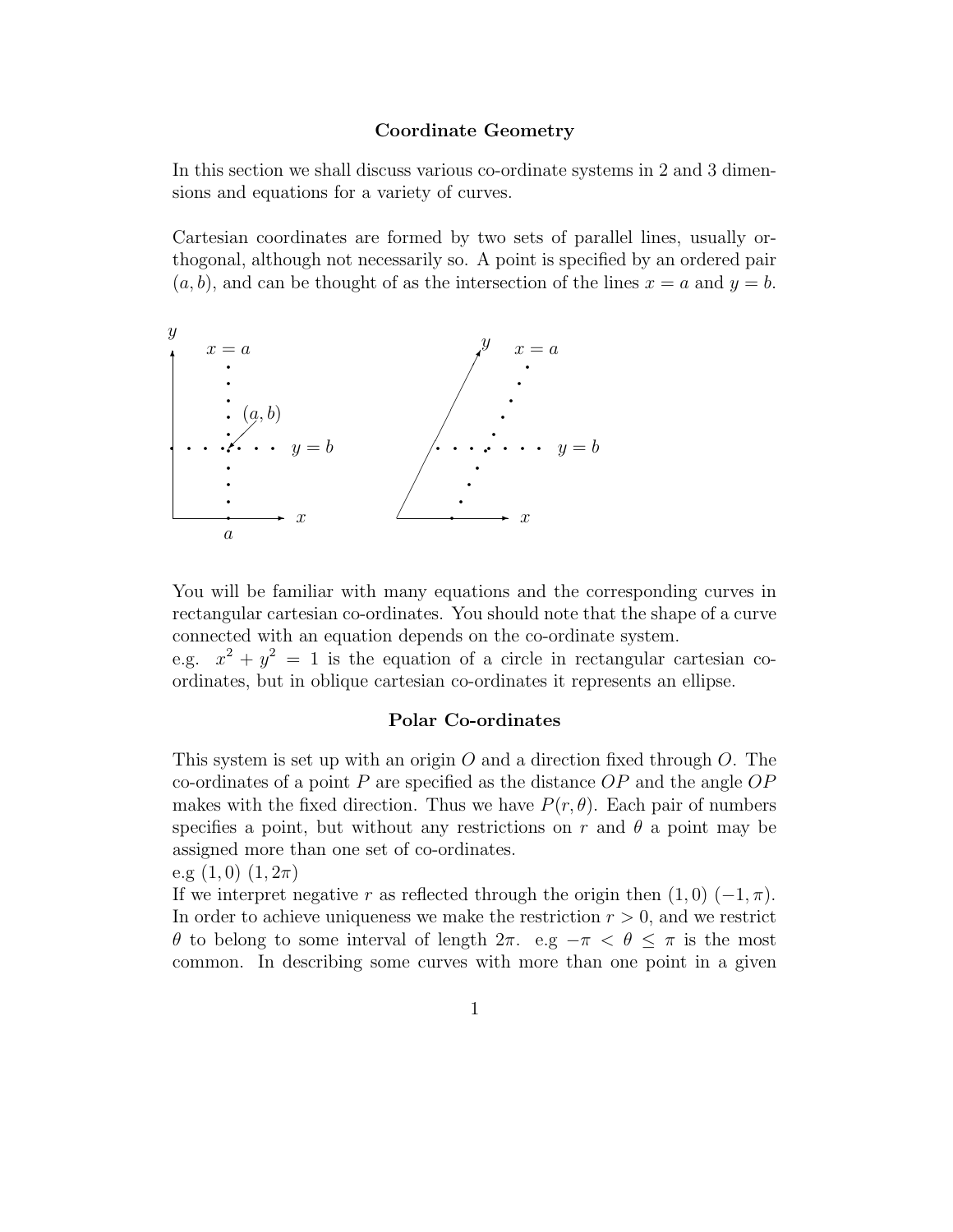direction like spirals it is however convenient to relax this restriction on  $\theta$ . We shall always take  $r \geq 0$  however. There is still a slight problem about the origin O. Clearly  $r = 0$ , but what about  $\theta$ ? We do not specify co-ordinates uniquely for O, but if we obtain  $r = 0$  from an equation then that will correspond to O.

Just as the grid for Cartesian co-ordinates consists of lines  $x = \text{const}$ ,  $y = \text{const}$ so the grid for polar co-ordinates consists of  $r = \text{const}$  (circles centre O),  $\theta$ =const (half-lines starting at O).

We can transform from cartesian to polar co-ordinates as follows.



If P has cartesian co-ordinates  $(x, y)$  and polar co-ordinates  $(r, \theta)$  then  $r = \sqrt{x^2 + y^2}$ ,  $\tan \theta =$  $\overline{y}$  $\frac{y}{x}$ ,  $x = r \cos \theta$ ,  $y = r \sin \theta$ . Note that it is ambiguous to write  $\theta = \tan^{-1} \frac{y}{x}$  $\overline{x}$ since if  $(x, y) = (1, 1)$   $\frac{y}{x} = 1$  and  $\theta = \frac{\pi}{4}$ and if  $(x, y) = (1, 1)$ <br>and if  $(x, y) = (-1, -1)$   $\frac{y}{x} = 1$  but  $\theta = -\frac{3\pi}{4}$ We could write unambiguously  $\theta = \tan^{-1} \frac{y}{x}$  where  $0 < \theta < \pi$  if  $y > 0$ <br>We could write unambiguously  $\theta = \tan^{-1} \frac{y}{x}$  where  $0 < \theta < \pi$  if  $y > 0$ and  $-\pi < \theta < \pi$  if  $y < 0$ (We still need the special cases  $x = 0$ ,  $y = 0$  for completeness) but it is better to draw a diagram as well.

Notice that to say "the point P has co-ordinates  $(a, b)$ " is ambiguous out of context. It depends what co-ordinate system we are using.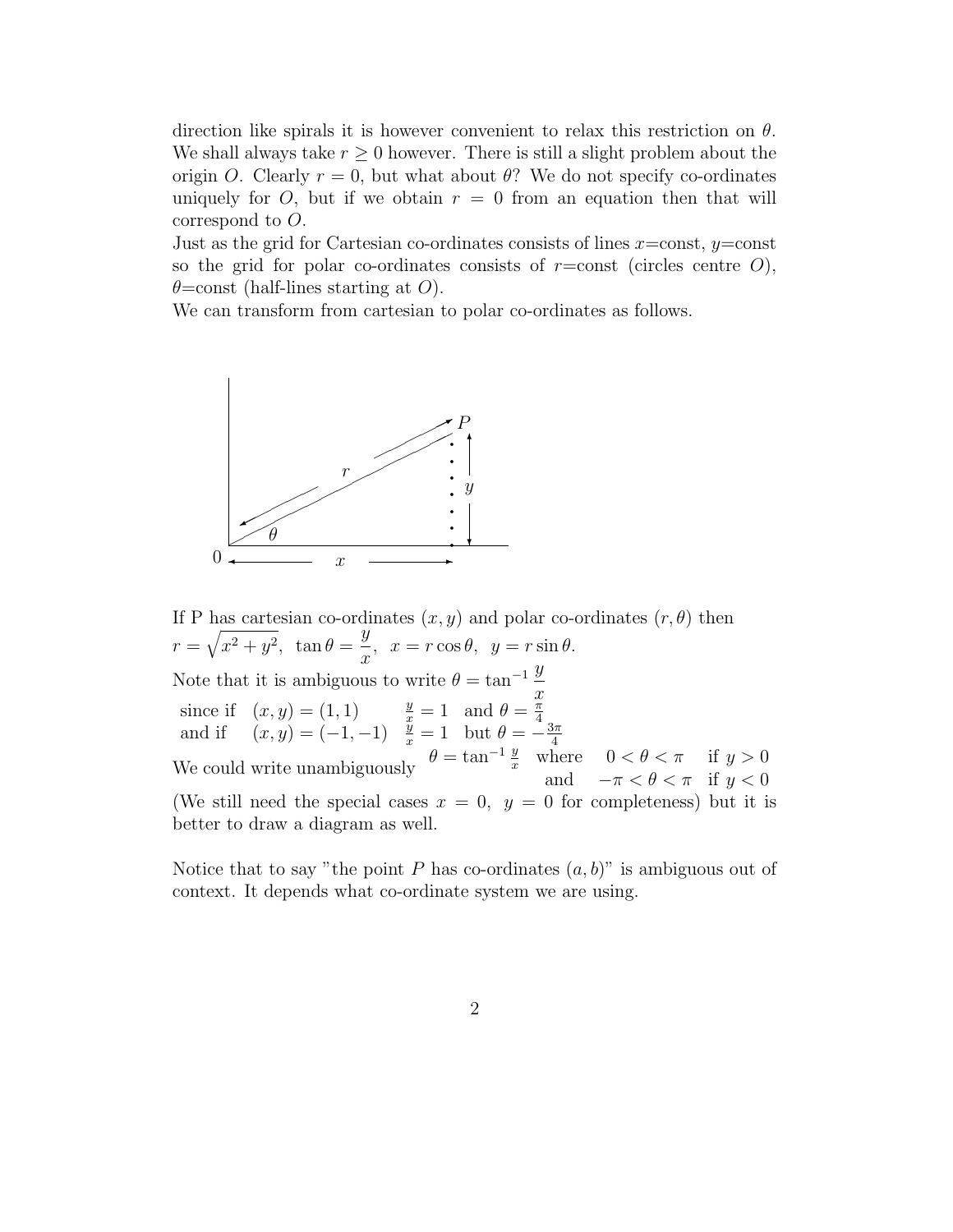So rectangular cartesia  $P = (2, 1)$ 60° oblique, same O and xaxis  $P = (2 - \frac{1}{\sqrt{2}})$  $\frac{1}{3})$ polars, same O and xaxis  $P = (\sqrt{5}, 0.464)$  (radians)

## Some Equations in Polar Co-ordinates

i) Straight line

Since the cartesian equation is  $ax + by + c = 0$ we use  $x = r \cos \theta$ ,  $y = r \sin \theta$  to obtain

$$
r(a\cos\theta + b\sin\theta) + c = 0
$$
 (\*)

alternatively we have  $r\cos(\theta-\alpha)=p \quad (*)$ 



You should try and relate the two forms of equation above. Note that the equation  $\theta = \frac{\pi}{4}$  $\frac{\pi}{4}$  does not represent the whole line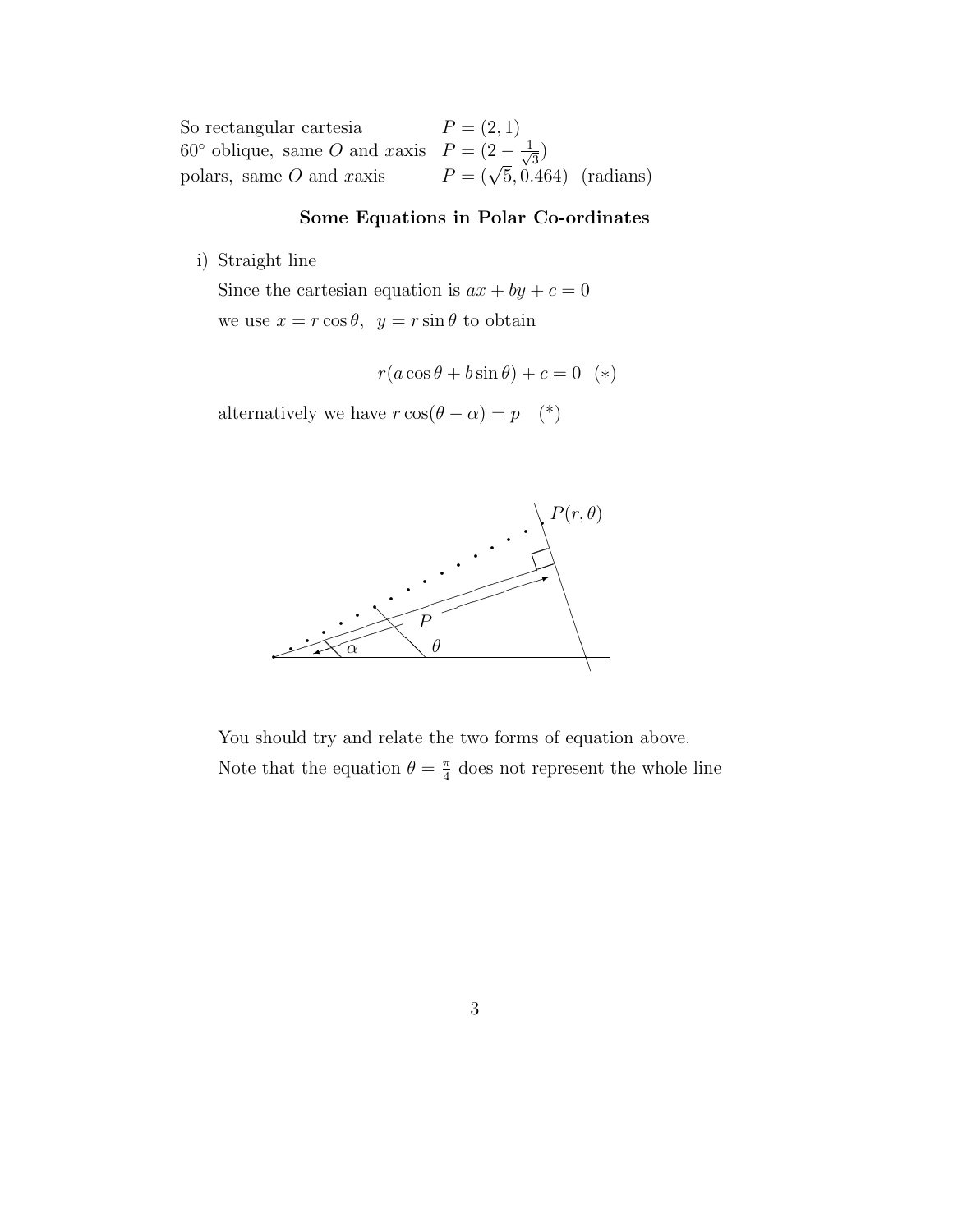

You should analyse what happens to the equations (\*) when the line passes through O.

ii) circle

A circle centred at O has equation  $r = a$ .

A circle having O on the circumference and the initial line as diameter.

DIAGRAM  $r = a \cos \theta$ DIAGRAM  $r = a \cos(\theta - \alpha)$ DIAGRAM

Applying the cosine formula to the triangle POC gives

$$
a^2 = r^2 + d^2 - 2rd\cos(\theta - \alpha).
$$

Again you should convert from cartesians to polars and try to relate the equations.

We now consider slopes of tangents in polar co-ordinates.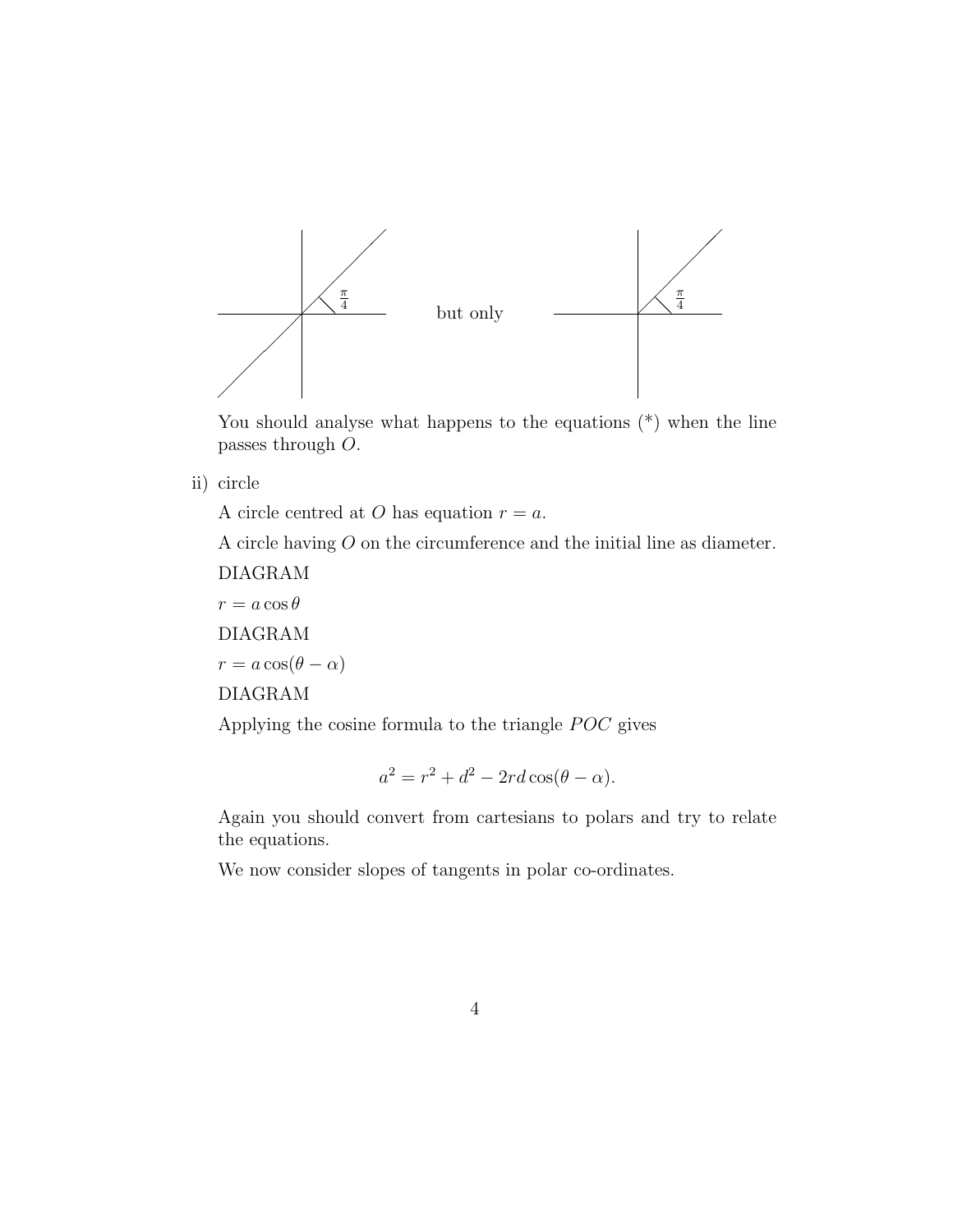

$$
P'N = OP' - ON = r + \delta r - r \cos \delta \theta = \delta r + r(1 - \cos \delta \theta)
$$

$$
= \delta r + r * 2 \sin^2 \frac{1}{2} \delta \theta
$$

$$
\tan OP'P = \frac{PN}{P'N} = \frac{rsin\delta\theta}{\delta r + r(2\sin^2\frac{1}{2}\delta\theta)} = \frac{r * 2\sin\frac{1}{2}\delta\theta\cos\frac{1}{2}\delta\theta}{\delta r + r(2sin^2\frac{1}{2}\delta\theta)}
$$

$$
= \frac{r\frac{\sin\frac{1}{2}\delta\theta}{\frac{1}{2}\delta\theta}\frac{\delta\theta}{\delta r}\cos\frac{1}{2}\delta\theta}{1 + r\frac{\sin\frac{1}{2}\delta\theta}{\frac{1}{2}\delta\theta}\frac{\delta\theta}{\delta r}\sin\frac{1}{2}\delta\theta}
$$

$$
\rightarrow \frac{r * 1 * \frac{d\theta}{dr} * 1}{1 + r * 1 * \frac{d\theta}{dr} * 0} = r\frac{d\theta}{dr} \text{ as } P' \rightarrow P
$$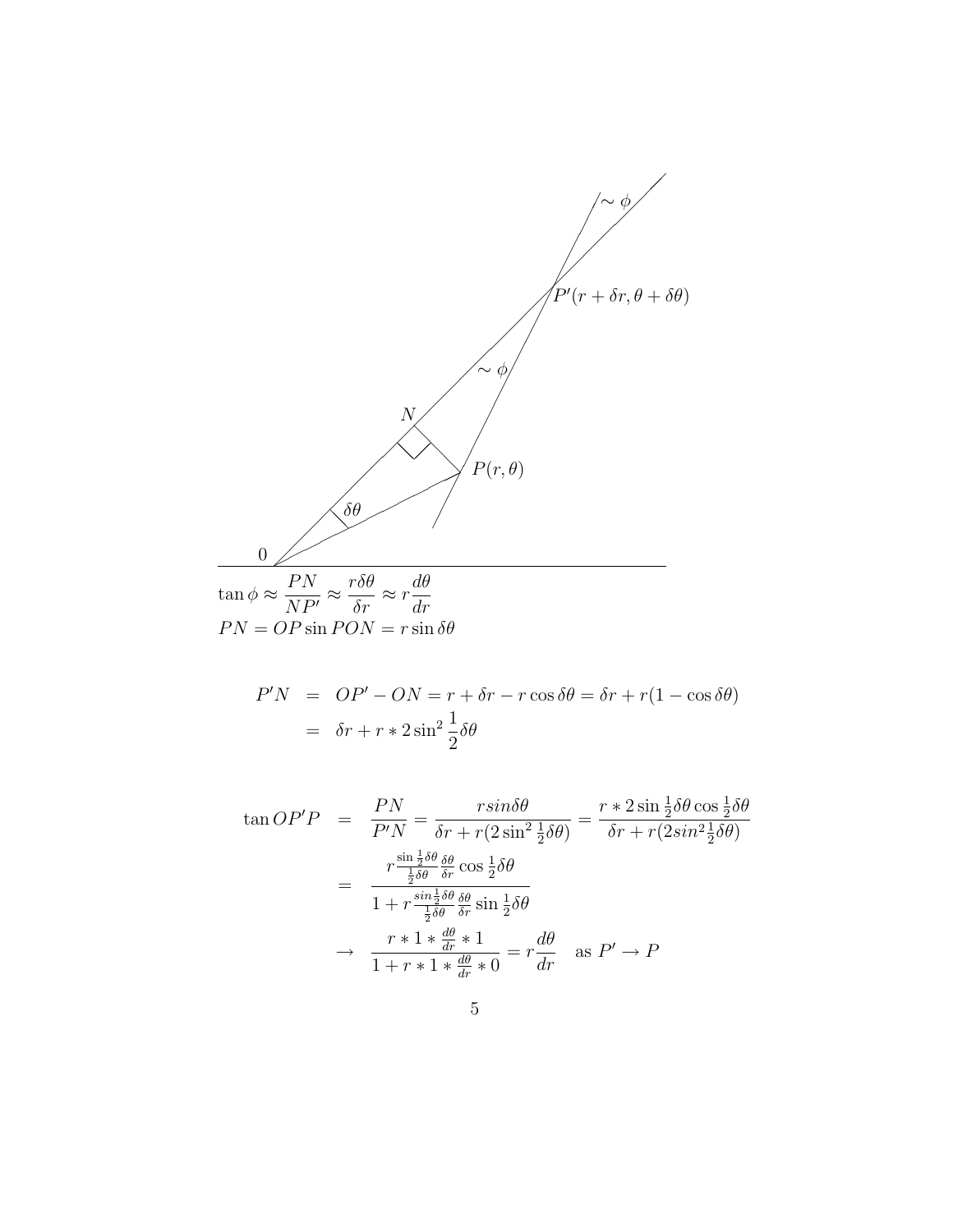$OP'P$  tends to the angle  $\phi$  shown below



$$
\tan \phi = r \frac{d\theta}{dr}, \quad \cot \phi = \frac{1}{r} \frac{dr}{d\theta}
$$

You should check through the above in the case when  $\delta r < 0$ , or  $OP' < ON$ .

## Example

Consider the circle  $r = a \cos \theta$ 

DIAGRAM  
\n
$$
\frac{dr}{d\theta} = -a\sin\theta \qquad \frac{1}{r}\frac{dr}{d\theta} = -\tan\theta = \cot\phi
$$
\nSo  $-\tan\theta = \tan(\frac{\pi}{2} - \phi) = -\tan(\phi - \frac{\pi}{2})$   
\nso  $\theta = \phi - \frac{\pi}{2}$  or  $\phi = \frac{\pi}{2} + \theta$ .

Consider the equation  $r = a(1 + \cos \theta)$ . Because  $\cos \theta = \cos(-\theta)$  this curve is symmetrical about the line  $\theta = 0$ . As  $\theta$  increases from 0 to  $\pi$ , r decreases from 2*a* to 0.

$$
\frac{dr}{d\theta} = -a\sin\theta
$$
  
so  $r\frac{d\theta}{dr} = -\frac{1+\cos\theta}{\sin\theta} = -\cot\frac{1}{2}\theta = \tan\phi$   
 $\tan\phi = -\cot\frac{1}{2}\theta = \tan\frac{1}{2}(\pi + \theta)$